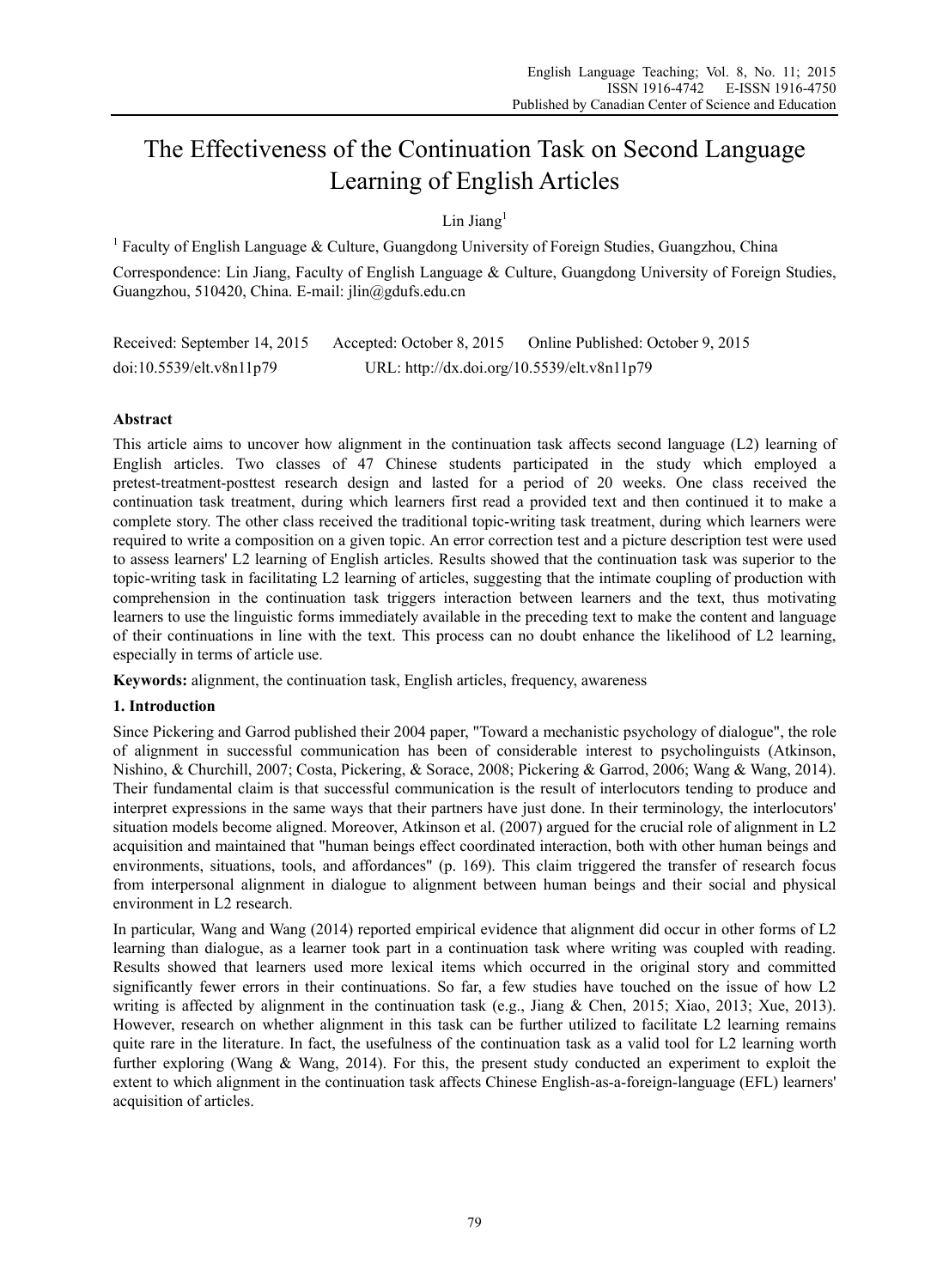#### **2. Alignment: From a Mechanistic Psychology to a Sociocognitive Process**

The second language acquisition (SLA) field in the past 20 years has experienced a paradigm shift; that is, the overwhelming cognitive orientation has gradually given away to approaches that give credit to social interaction. Alignment, a social cognitive process involving dynamic coordination and adaptation, has aroused considerable interest in the field of L2 research. The notion of alignment stems from Pickering and Garrod's (2004) study on first language (L1) use. According to them, what makes conversation so easy is the underlying interactive alignment mechanism, whereby interlocutors coordinate with each other in a dynamic and adaptive way during conversation. For example, concerning the spatial dimension, Schober (1993) reported that interlocutors tended to adopt the same reference frame as each other. If A said *on the left* meaning on A's left (an egocentric reference frame), then B would subsequently describe similar locations as *on the right* (also taking an egocentric reference frame rather than an allocentric reference frame).

Alignment of mental representations can happen at various levels. For example, at the syntactic level, Bock (1986) found that when a sentence such as *The girl gave the boy a book* was spoken or heard, the same structure was often used to describe a transfer event in a subsequent utterance such as *Tom showed Mary a pictur*e, instead of the alternate structure *Tom showed a picture to Mary*. At the lexical level, for example, Levelt and Kelter (1982) found that speakers tended to reply to "What time do you close?" or "At what time do you close?" with a congruent answer (e.g., "Five o'clock" or "At Five o'clock")(the repetition of "At"). In addition, alignment can take place at phonetic level (Pardo, Gibbons, Suppes, & Krauss, 2012), pragmatic level (Roche, Dale, & Caucci, 2012), and accent and speech rate (Giles, Coupland, & Coupland, 1991). Interestingly, the non-verbal behavior can also become aligned, as for example when interlocutors come to mimic each other's posture (Shockley, Santana, & Fowler, 2003), gestures (Holler & Wilkin, 2011), and body movements (Chartrand & Bargh, 1999). According to Pickering and Garrod (2004), these levels are interconnected so that aligned representation at one level would activate alignment at other levels, which can give rise to a coordinated behavior in dialogue.

Atkinson et al. (2007) approached alignment from a sociocognitive perspective. According to them, alignment "is the means by which human actors dynamically adapt to, flexibly depend on, integrate with, and construct the ever changing mind-body-world environments" (p. 171). Obviously, their point of view went beyond the scope of interpersonal alignment and emphasized adaptive alignment "between human beings and their social and physical environment" (p. 170). Nishino and Atkinson (2015) even argued that alignment underlied all forms of social behavior. For example, people unconsciously adjust their speed, proximity, and direction when walking together; people follow landmarks, lane marks, street signs, traffic signals, and other cars when driving cars; people employ turn-taking, repair strategies, intonation, gaze, head and body movements, gestures, and facial expressions to coordinate when talking with others.

This broadly-defined concept of alignment can not only explain how human beings survive and refine their abilities in the evolutionary process by adapting to the environment in general, but also how L2 learning takes place in particular. Atkinson et al. (2007) studied a scenario of a Japanese high school student Ako who studied the *have you ever* construction with the help of her aunt Tomo, an accomplished user of English. Through an in-depth analysis of the videotaped interaction, it was found that multiple forms of mind-body-world alignment took place in the process. For example, both participants aligned with each other in terms of gesture, eye gaze, bodily orientation, linguistic repetition, intonation and speech volume, and both displayed alignment with environmental affordances such as pens, worksheets, desks in an effort of meaning-making. Given that the co-occurrence of multidimensional alignment might produce a synergistic effect on L2 learning, Atkinson (2014) therefore argued that alignment through interaction with the sociocognitive environment is "a major facilitator of SLA" (p. 9). Overall, the sociocognitive approach to alignment has "opened up a new avenue to L2 research, whereby the role of interaction in L2 learning processes can be scrutinized in a more in-depth manner" (Wang  $\&$ Wang, 2014).

## **3. The Continuation Task and L2 Learning**

L2 research on alignment from sociocognitive perspective is just beginning. Atkinson (2011) asserted that the approach was "so new and underdeveloped that it seem(ed) open to the full range of possibilities", and that "any account of its research methods must be emergent and prospective" (p. 162). In recent years, the continuation task becomes the most commonly used method in L2 research on alignment between human beings and their social environment. Different from the traditional reading-writing task, this task provides a learner a story with its ending removed. Learners should first read the provided text and then continue it to make a complete story. In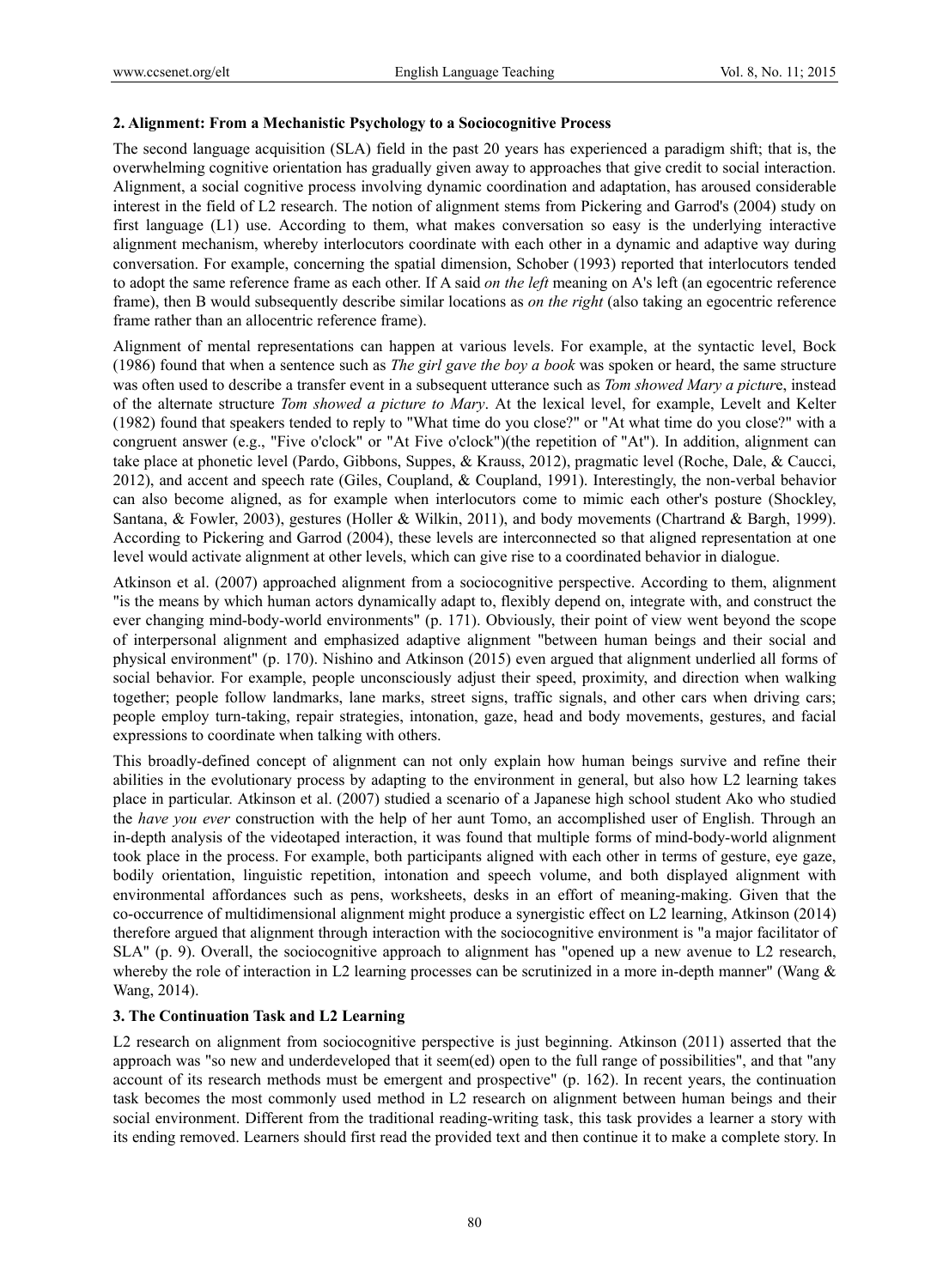so doing, learners have to align with the provided text both in language and content so as to make their writing cohere with it. Wang (2013) believed that the intimate coupling of production with comprehension in the continuation task can reinforce input/output coordination, create communicative needs, motivate mindreading, and enable learners to discern communicative intentions of the text writer, and, more importantly, it can bring about interaction and alignment between learners and the text. According to him, there are various ways of combining production with comprehension such as asking students to write reflections or summaries after reading a story, but such tasks may not compare favorably with the continuation task in terms of alignment intensity.

Wang and Wang (2014) was a typical L2 study on alignment in the continuation task. 48 Chinese EFL learners were provided with an English as well as a Chinese version of a story with their endings removed, and they were required to complete the story in English. Results showed that when participants continued the story following the reading of its English version, the words that appeared most frequently also appeared in the original text. However, when participants continued the story following the reading of its Chinese version, no such alignment effect was observed since they had no English input to align with. Moreover, participants committed significantly fewer errors following the reading of the English version in contrast to their performance in the Chinese-version task. Based on these results, they argued that the continuation task which intimately coupled reading with writing can entail alignment effect and this effect can significantly affect learners' L2 writing.

In addition, a series of empirical studies have been conducted to explore the variables that might affect the magnitude of alignment in the continuation task. Xue (2013) found that learners who wrote after reading an interesting story would align more and better with the original story than those who wrote after reading an uninteresting story. Yuan (2013) showed that learners following the explicit task instruction were more apt to produce the words, phrases and sentence structures of the provided text than those following the implicit task instruction. Xiao (2013) showed that learners exhibited a stronger alignment effect in the presence of the provided text as compared with the absence of the text. In Pang's (2014) study, learners' continuations after learner-learner interaction aligned more frequently with the preceding text in terms of words, phrases, and sentences than those without peer interaction.

Different from the above studies, Chen (2013) investigated what kinds of language abilities underlied learners' performance in the continuation task. Four forth-year English majors at a college in China were required to think aloud while writing a continuation to an interesting English story. Then these participants were interviewed about their evaluation of the task. It was showed that learners employed three kinds of language abilities in completing the task: grammatical knowledge, textual knowledge, and strategic competence in light of Bachman and Palmer's (2010) language ability model. Grammatical knowledge was reflected in learners' ability to ensure the accuracy of language use through aligning with the preceding text. Textual knowledge manifested itself in learners' ability to keep coherent. Strategic competence pertained to the use of alignment-based strategy to successfully and efficiently complete the task. She argued that these language abilities could facilitate L2 learning.

In sum, current L2 studies on the continuation task have laid too much emphasis on exploring whether alignment occurred and how it affected the accuracy of the continuation. However, making fewer errors in the continuation does not necessarily mean L2 learning has happened. In order to examine the effectiveness of the task in promoting L2 learning, fine-grained empirical studies should be conducted to directly examine its short-term and long-term learning effects. The present study attempts to address this issue by investigating the extent to which alignment in the continuation task facilitates L2 learning of English articles.

## **4. English Articles in L2 Acquisition**

English articles are claimed to be among the most difficult grammatical forms for L2 learners to master (e.g., Bitchener, Young, & Cameron, 2005; Butler, 2002; Ferris, 2002, 2006; Master, 1995). The learnability problem is probably due to the following two reasons. First, English articles remain obscure and non-salient in input, and misuse of articles rarely results in communication breakdown (Master, 2002). Therefore, according to Van Patten's Theory of Input Processing (Van Patten, 1996; 2002), learners' awareness is hard to be drawn to article forms. Given that conscious attention to linguistic forms is considered facilitative to or even a prerequisite for L2 learning (e.g., Schmidt, 2001), it's not hard to imagine why English articles pose a great difficulty for L2 learners. Second, some languages such as Chinese are generally acknowledged as a language with no functional equivalent of the English article system (Robertson, 2000). That is to say, for Chinese EFL learners to grasp the correct usage of articles, they have to get rid of the negative transfer from their mother tongue so as to bring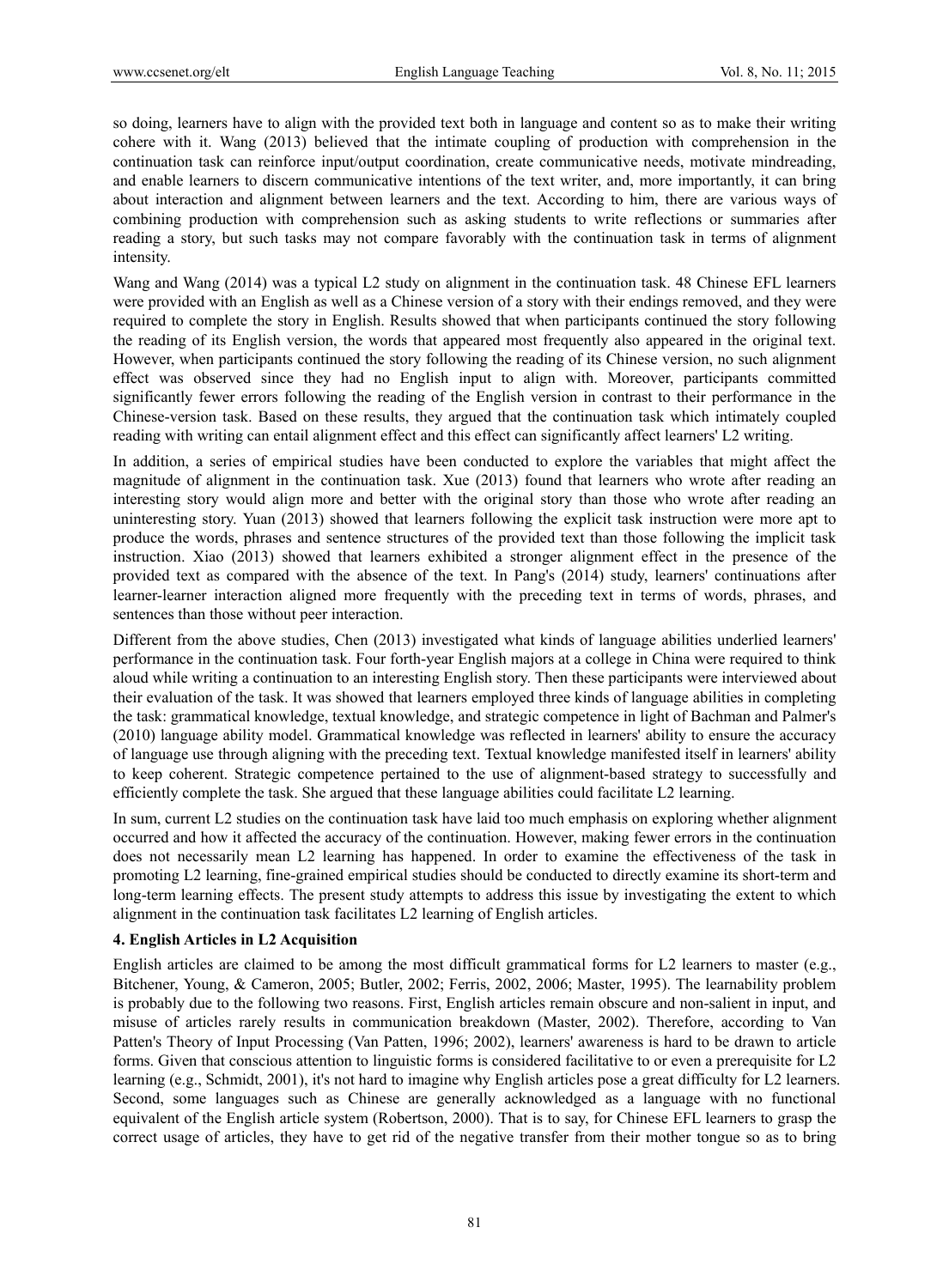about cognitive integration of syntactic, semantic, and pragmatic knowledge in L2 learning of articles.

In fact, current studies on L2 acquisition of English articles have laid too much emphasis on analyzing learners' errors but rather less on how to draw on some explicit intervention to facilitate learners' mastery of articles. As described earlier, the continuation task that provides input, motivates output, and more importantly, couples input with output might be an efficient tool for L2 learning. Thus, the present study will examine its effectiveness in facilitating L2 acquisition of English articles.

## **5. The Study**

## *5.1 Research Question*

In line with the above discussions, this study addresses the following research question, which has not yet been explored in the existing literature:

*Can the continuation task facilitate Chinese EFL learners' acquisition of articles?* 

#### *5.2 Context*

This study was conducted in an Intermediate English Writing Course at a university in China. The course has a primary focus on narration and description, aiming at helping Chinese EFL learners to write either to entertain or to inform. In this writing course, the topic-writing task that requires students to write a composition on a given topic is the most often used method to encourage students to practice their English writing. The following is one of the topic-writing tasks suggested in the course.

*Write a composition of at least 300 words to describe your own experiences of the change in your life due to the advent of a household applicance—Maybe a TV, or a computer, or something else.* 

The course is established specially for the freshmen of English major with an average class size of 26 students. Classes are offered in the second term of the first academic year, and each class lasts for 1 hour and 20 minutes, one class per week.

#### *5.3 Participants*

Forty-seven students from two intact classes of the Intermediate English Writing Course participated in this study. The two classes were taught by the same writing teacher and exposed to equal environments except for the treatment. Participants' ages varied from seventeen to twenty and all had learnt English for about eight years. They came from the same educational background (high school diploma) and were attending the same compulsory English courses (e.g., listening, reading, writing and speaking etc.) appointed by their faculty. In the study, one class was assigned to take the continuation task treatment (i.e. the continuation group,  $N=24$ ), while the other took the traditional topic-writing task treatment (i.e. the topic-writing group,  $N=23$ ). An English proficiency test, namely the Quick Placement Test (UCLES, 2001), was administrated to all participants before the experiment. T-test results showed no significant difference between the two groups,  $t=0.216$ ,  $p>0.05$ , indicating that they were at the same English proficiency level.

# *5.4 Target Structure*

Previous L2 studies on English articles exclusively focused on two functional uses of the article system, that is, the indefinite article *a/n* for first mention and the definite article *the* for subsequent mention. In order to present a full picture of Chinese EFL learners' acquisition of the article system, eight functional uses were targeted in the present study as shown in Table 1.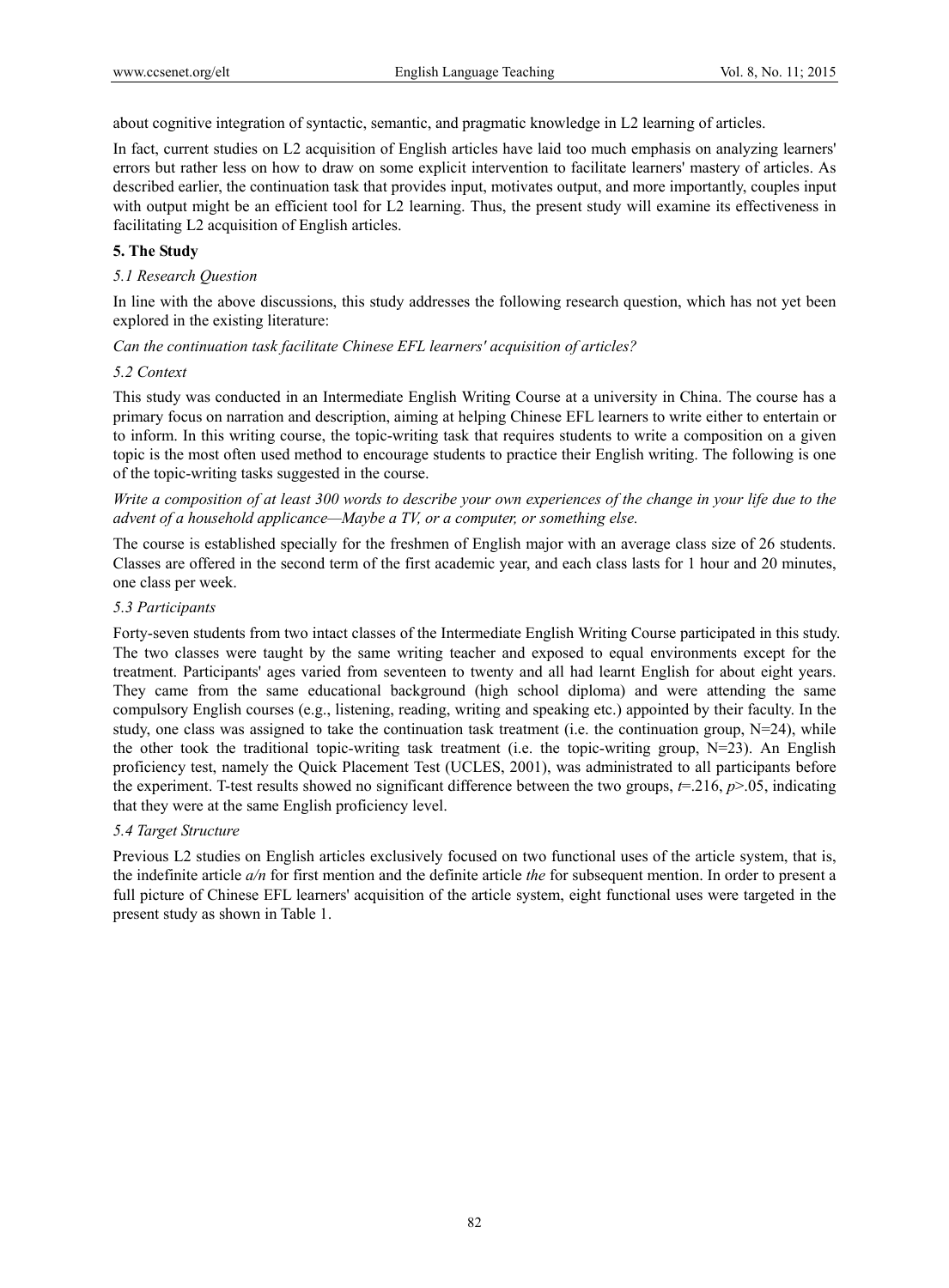|  |  |  | Table 1. Eight functional uses of the English article system |
|--|--|--|--------------------------------------------------------------|
|  |  |  |                                                              |

|             | Definite Article                                                                                | Indefinite Article                                                                                                    |  |  |  |  |
|-------------|-------------------------------------------------------------------------------------------------|-----------------------------------------------------------------------------------------------------------------------|--|--|--|--|
| Specificity | (1) The signals that a noun is definite, that it                                                | $(5)$ a/n means "one"                                                                                                 |  |  |  |  |
|             | refers to one particular member of a class.                                                     | e.g., <i>a mile</i> or two                                                                                            |  |  |  |  |
|             | e.g., <i>The dog</i> is in the corner.                                                          |                                                                                                                       |  |  |  |  |
|             | $(2)$ <i>The</i> is used afterwards, each time the noun is<br>mentioned.                        | (6) $a/n$ signals that the noun it modifies is<br>indefinite, that it refers to any member of                         |  |  |  |  |
|             | e.g., John bought a TV and a video recorder, but                                                | a class.                                                                                                              |  |  |  |  |
|             | he returned the video recorder.                                                                 | e.g., Leonard wants to marry <i>a princess</i><br>who speaks five languages.                                          |  |  |  |  |
|             | (3) The signals that a noun is used as an<br>anaphor, that it refers to something talked later. | (7) $a/n$ is used to introduce a noun when<br>it is mentioned for the first time in a piece<br>of writing.            |  |  |  |  |
|             | e.g., <i>The girls</i> sitting over there are my cousins.                                       |                                                                                                                       |  |  |  |  |
|             | (4) The is used when what its noun refers to is<br>unique.                                      | e.g., An intruder has stolen a vase. The<br>intruder stole the vase from a locked case.<br>The case was smashed open. |  |  |  |  |
|             | e.g., The White House                                                                           |                                                                                                                       |  |  |  |  |
|             | (8) Both $a/n$ and the can indicate that the countable noun is referring to the whole class.    |                                                                                                                       |  |  |  |  |
| Generic     | e.g., a. A lion is fierce.                                                                      |                                                                                                                       |  |  |  |  |
|             | b. <i>The lion</i> is fierce.                                                                   |                                                                                                                       |  |  |  |  |

# *5.5 Design*

 $\overline{a}$ 

The study employed a pretest-treatment-posttest research design (see Table 2). The entire study covered three testing sessions and six treatment sessions, and lasted for a period of 20 weeks with a gap of six weeks between the first posttest (i.e. Posttest 1) and the second posttest (i.e. Posttest 2) when the two groups took summer holidays. Pretest was administered in week 1. The six treatment sessions took place from week 2 to 13. Posttest 1 was conducted one week after the sixth treatment session. Six weeks later, that is, in week 20, participants took Posttest 2. During each testing session, two subtests were administered: an error correction test and a picture description test.

|               | Week 1                      | Week 2-13     | Week 14                     | Week 20                     |
|---------------|-----------------------------|---------------|-----------------------------|-----------------------------|
| Group         | Pretest                     | Treatment     | Posttest 1                  | Posttest 2                  |
| Continuation  | Error correction test       | Continuation  | Error correction test       | Error correction test       |
|               | Picture description<br>test | task          | Picture description<br>test | Picture description<br>test |
|               | Error correction test       | Topic-writing | Error correction test       | Error correction test       |
| Topic-writing | Picture description<br>test | task          | Picture description<br>test | Picture description<br>test |

Table 2. Research design

# *5.6 Instruments*

Two kinds of instruments were used in the experiment: treatment instruments for six treatment sessions, and testing instruments for three testing sessions.

## 5.6.1 Treatment Instruments

For the continuation group, treatment instruments included six short, interesting, and open-ended English stories,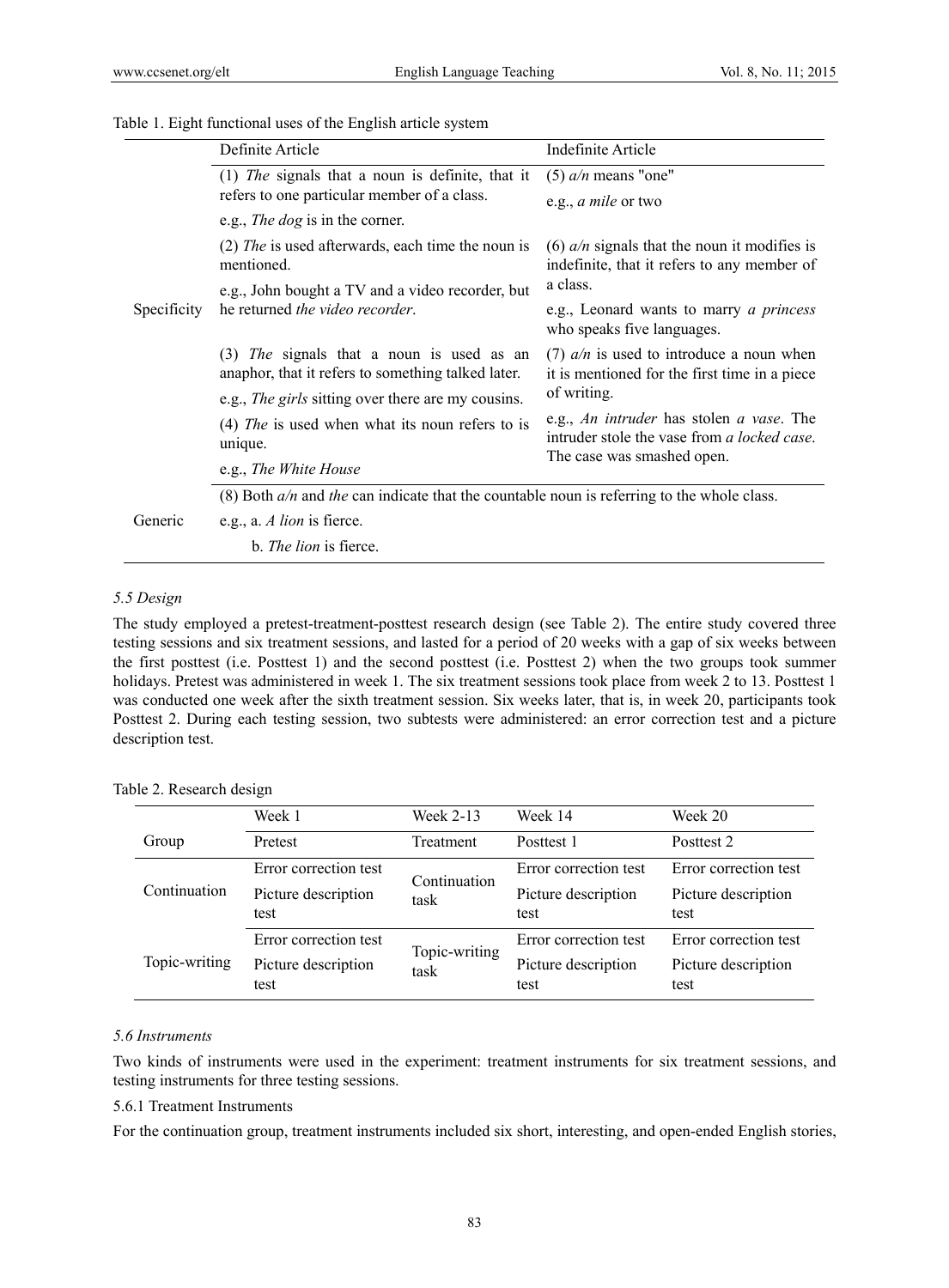one for each session. They were *The Unlocked Door, A Moving Story about Family, When the Car is Waiting, Happiness for Sale, Tell Mommy You Love Her, and The Lady or the Tiger*. In each session, participants were required to write a continuation to one story during regular class time, and received teacher's feedback on their writing the following week.

For the topic-writing group, treatment instruments consisted of six writing topics without text input, for example, *write a satirical story of at least 300 words about anything irrational in your life*. Participants finished the writing in class and received teacher's feedback the next week.

## 5.6.2 Testing Instruments

According to Hughes (2000), the best way to test people's language ability is to get them to write. He also emphasized that considering learners' performance even on the same task was unlikely to be perfectly consistent, learners should be offered as many "fresh starts" as possible, and each task can represent a fresh start. Additionally, Luria (1958) from the perspective of dynamic assessment stated that development should not be only evaluated by learners' performance on immediate tasks but, more importantly, on their ability to utilize what they have learnt to new tasks. As a consequence, two tests were used to measure learners' L2 acquisition in this study: an error correction test and a picture description test. Both tests were different from the writing tasks (i.e. the topic-writing task and the continuation task) employed in the treatment and thus provided a measure of learners' ability to utilize what they learned in the treatment to new tasks.

## *Error Correction Test (20 minutes)*

The error correction test consisted of 32 items with one and only one error in each item. Learners were instructed to locate the errors and make corrections. Among the 32 items, 16 items involved the incorrect use of English articles with each functional use covering 2 items. The other 16 items were distracters involving the incorrect use of tense, plural, subject-verb agreement, or prepositions. The following example is taken from the test.

(1) \* Tiger is a fearful animal.

Learners were assigned one point for each correct suppliance of an article in the 16 obligatory contexts. Distracters were not included in scoring, thus the total score for this test was 16 points. Learners' final scores were converted into percentages. The same testing materials were used for Pretest, Posttest 1, and Posttest 2, but the order of the items was randomly changed from one testing session to another.

## *Picture Description Test (50 minutes)*

The picture description test required participants to observe the drawing carefully, then write a composition of at least 300 words by imagination to tell what was happening, what had happened, or what would happen based on the picture. Pretest and Posttest 2 employed version A of the testing material while Posttest 1 used version B (see Figure 1). There was a span of about five months between Pretest and Posttest 2, so the memory effect could be eliminated. In addition, the two versions were quite similar in difficulty, and this might enhance reliability of the testing instruments.







Figure 1. Pictures used in the picture description test

The Target-Like-Use formula (Pica, 1991) was employed to calculate accuracy of article use, as shown in Figure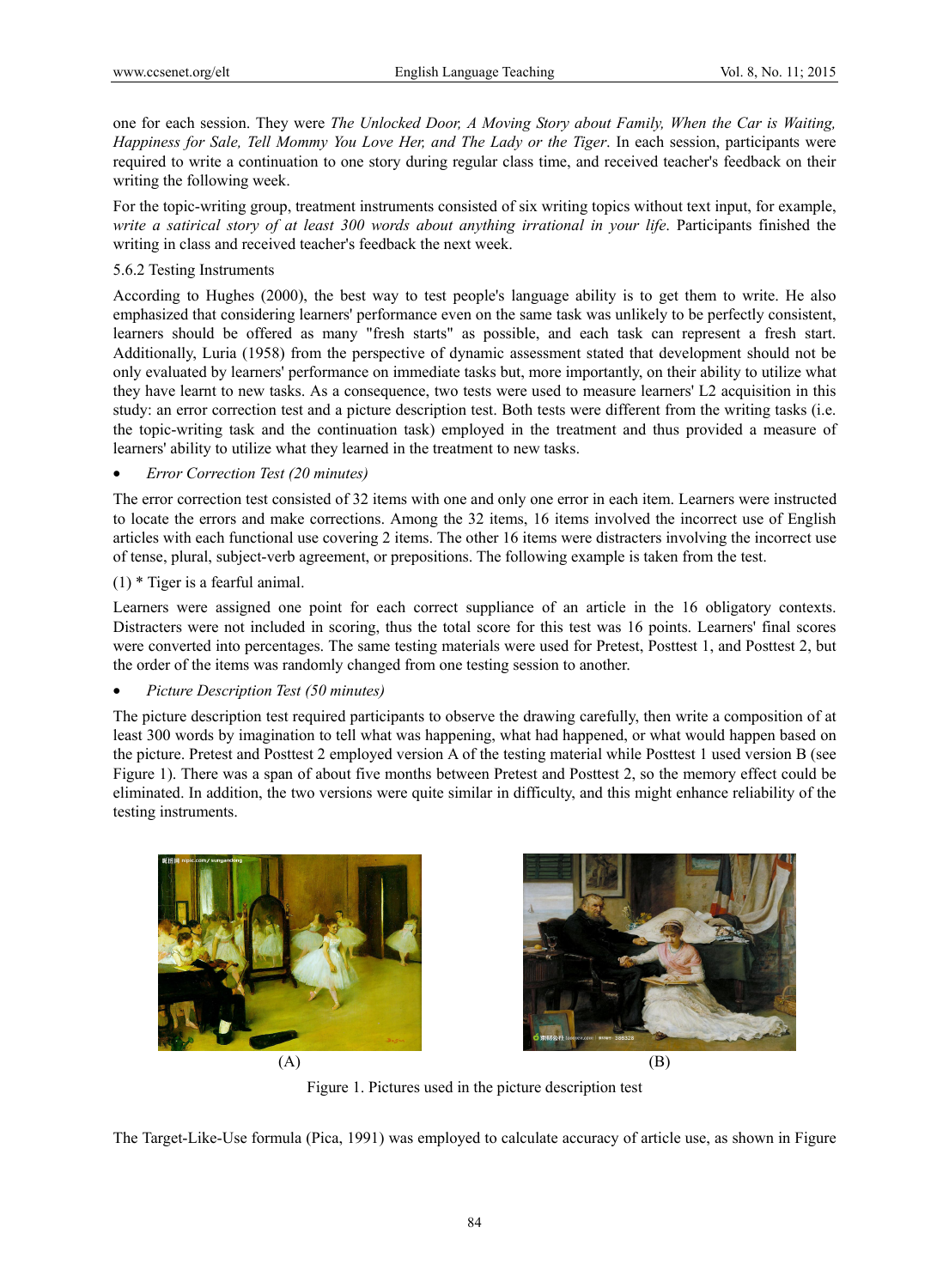2. Specifically, all obligatory occasions for the eight functional uses of English articles were first identified and each occasion was examined to see whether the correct article had been supplied. Suppliance in non-obligatory contexts was also taken into account as the overuse of articles. The number of correct suppliance in obligatory contexts became the numerator of a ratio, and the denominator was the sum of the number of obligatory contexts for articles and the number of suppliance of articles in non-obligatory contexts.

*n* correct suppliance in obligatory contexts<br>*n* obligatory contexts + *n* suppliance in non-obligatory contexts  $X100 =$  percent accuracy

Figure 2. The Target-Like-Use formula

Participants' writing in Pretest, Posttest 1, and Posttest 2 were evaluated by two Chinese learners of English who were postgraduate students majored in applied linguistics. Results of Pearson Correlation analysis indicated that the coefficients between the two raters were .856, .771, and .762 for Pretest, Posttest 1, and Posttest 2, respectively. Cumming, Kantor, Baba, Erdosy, Eoanzoui, & James (2005) pointed out that an inter-rater reliability score of .76 on error coding was adequate. Thus, the scorings in this study had a high level of inter-rater reliability and the data obtained are reliable for subsequent analysis.

#### **6. Results**

Table 3 presents the descriptive statistics for the error correction test and the picture description test over the three testing periods: Pretest, Posttest 1, and Posttest 2. Results on each test are shown in what follows.

| Test                           | Group         | Pretest |           | Posttest 1 |           | Posttest 2 |           |
|--------------------------------|---------------|---------|-----------|------------|-----------|------------|-----------|
|                                |               | Mean    | <b>SD</b> | Mean       | <b>SD</b> | Mean       | <b>SD</b> |
| Error                          | Topic-writing | 0.34    | 0.04      | 0.36       | 0.04      | 0.36       | 0.03      |
| correction<br>test             | Continuation  | 0.36    | 0.05      | 0.44       | 0.05      | 0.45       | 0.04      |
| Picture<br>description<br>test | Topic-writing | 0.50    | 0.07      | 0.55       | 0.05      | 0.56       | 0.04      |
|                                | Continuation  | 0.49    | 0.06      | 0.63       | 0.05      | 0.65       | 0.03      |

Table 3. Group means and standard deviations (SD) for mean scores of the tests

# *6.1 Error Correction Test*

Descriptive statistics for the error correction test are illustrated in Figure 3. According to results of one-way repeated measures ANOVAs, both the topic-writing group and the continuation group showed significant longitudinal gains:  $F=3.599$ ,  $p<0.05$ ,  $F=18.900$ ,  $p<0.001$ , respectively. For the topic-writing group, the gains observed between Pretest and Posttest 1 as well as between Pretest and Posttest 2 were significant (see Table 4). For the continuation group, the gains observed between Pretest and Posttest 1, between Pretest and Posttest 2, as well as between Posttest 1 and Posttest 2 were all significant (see Table 4).

Additionally, independent samples t-test showed that there was no significant difference between the two groups in Pretest,  $t=1.017$ ,  $p>0.05$ . However, significant differences were reported in Posttest 1 and Posttest 2,  $t=-6.015$ , *p*<001, *t*=-8.715, *p*<001, respectively, with the continuation group's scores significantly higher than those of the topic-writing group.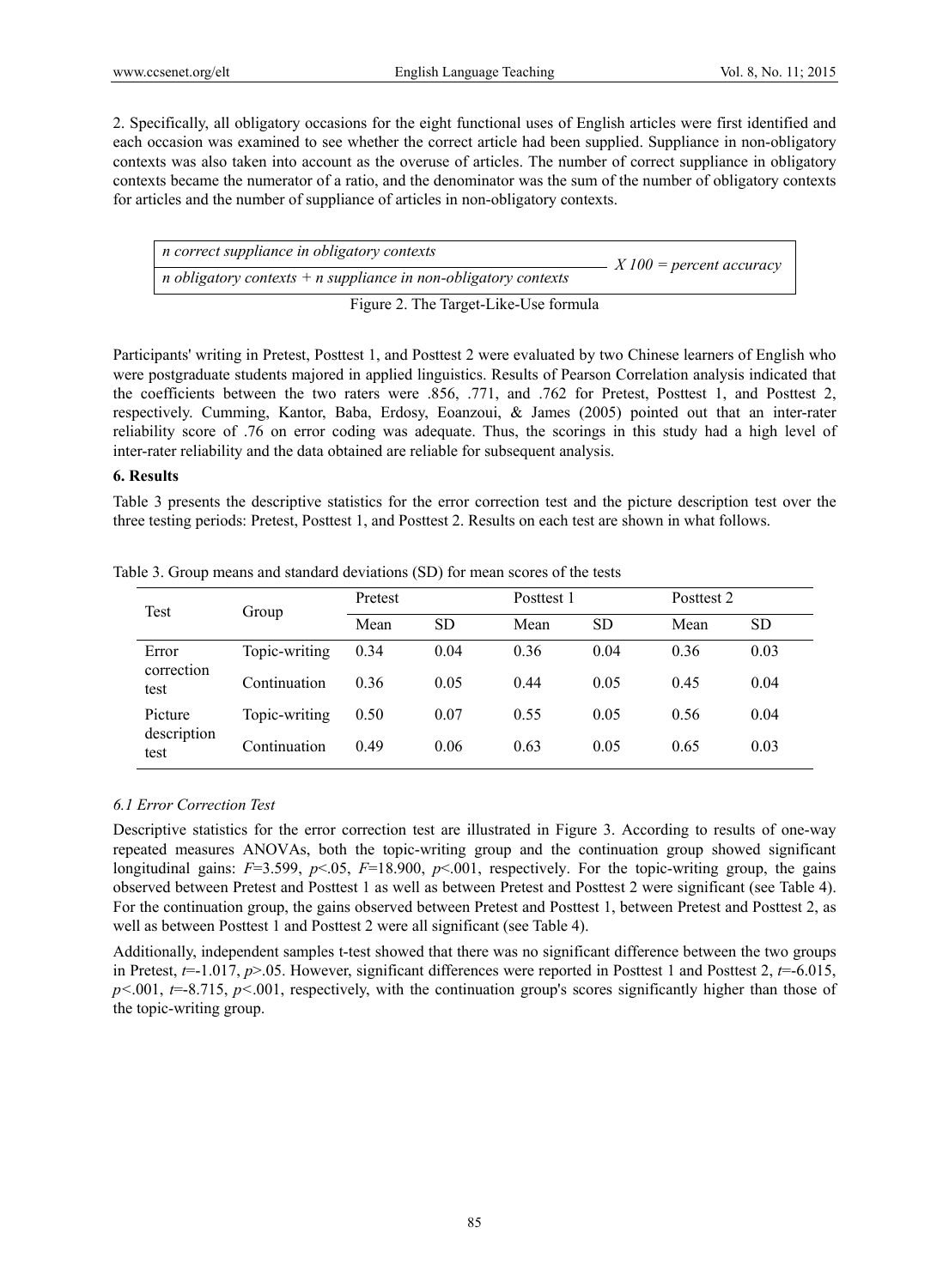

Figure 3. Group means on error correction test

#### *6.2 Picture Description Test*

Descriptive statistics for the picture description test are illustrated in Figure 4. According to results of one-way repeated measures ANOVAs, both the topic-writing group and the continuation group showed significant longitudinal gains:  $F=19.383$ ,  $p<0.001$ ,  $F=121.784$ ,  $p<0.001$ , respectively. For the topic-writing group, the gains observed between Pretest and Posttest 1, between Pretest and Posttest 2, as well as between Posttest 1 and Posttest 2 were all significant (see Table 4). For the continuation group, the gains observed between Pretest and Posttest 1, between Pretest and Posttest 2, as well as between Posttest 1 and Posttest 2 were all significant (see Table 4).

Additionally, independent samples t-test showed that there was no significant difference between the two groups in Pretest,  $t = .649$ ,  $p > .05$ . However, significant differences were reported in Posttest 1 and Posttest 2,  $t = .5.829$ , *p*<001, *t*=-7.533, *p*<001, respectively, with the continuation group's scores significantly higher than those of the topic-writing group.



Figure 4. Group means on picture description test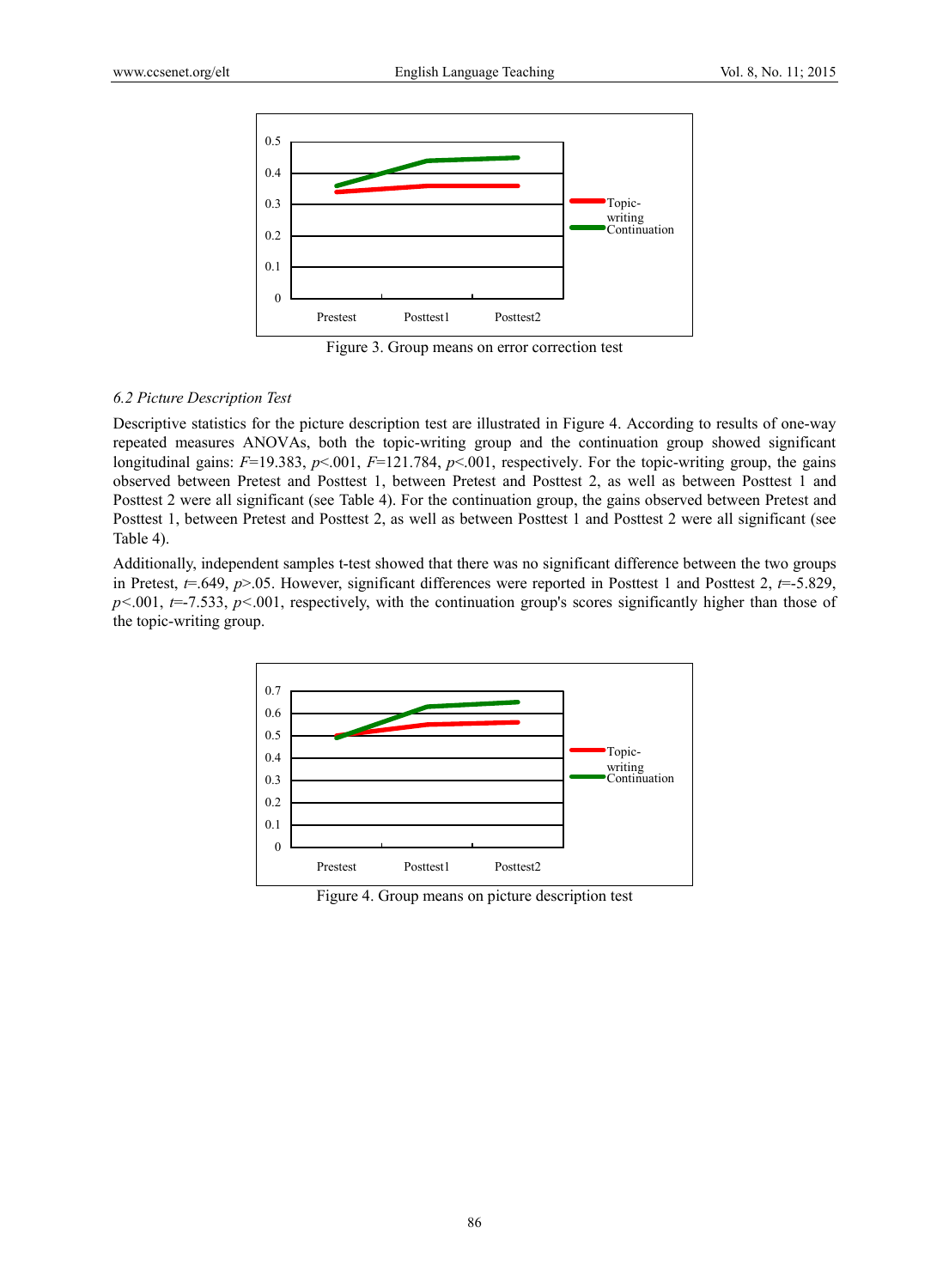| Group         | Error correction test           | Picture description test        |  |  |
|---------------|---------------------------------|---------------------------------|--|--|
|               | $*$ Pretest < posttest1         | **pretest < posttest1           |  |  |
| Topic-writing | *Pretest < posttest2            | **pretest < posttest2           |  |  |
|               | posttest1 > posttest2           | $*$ posttest $1$ < posttest $2$ |  |  |
|               | ***pretest < posttest1          | ***pretest < posttest1          |  |  |
| Continuation  | ***pretest < posttest2          | ***pretest < posttest2          |  |  |
|               | $*$ posttest $1$ < posttest $2$ | $*$ posttest $1$ < posttest $2$ |  |  |

#### Table 4. Results of one-way repeated measures ANOVAs

Note: \*p<.05; \*\*p<.01; \*\*\*p<.001.

#### *6.3 Summary of the Results*

In sum, results of the present study are summarized as follows: in both the error correction test and the picture description test, the continuation group performed much better than the topic-writing group in Posttest 1 and posttest 2, suggesting that the continuation task was superior to the topic-writing task in facilitating Chinese EFL learners' acquisition of articles.

#### **7. Discussion**

To sum up, this study has found that the continuation task was superior to the topic-writing task on Chinese EFL learners' acquisition of articles in both the short- and the long-term. This finding on the one hand broadens the scope of the current research on alignment by confirming once again that alignment does occur in forms other than interpersonal interaction, on which alignment studies have focused almost exclusively in so far. On the other hand, it serves as further evidence that alignment originating from the continuation task can facilitate L2 learning, especially with regard to Chinese EFL learners' acquisition of articles.

In the study, the continuation group participated in six sessions of the continuation task treatment. Each time when learners were required to continue a story, they needed, first and foremost, to wrestle with the text for comprehension that required construction of a situation model. This construction, which was based on an incomplete story, not only motivated learners to generate new ideas for writing but also do much to make the content and language of their continuations in line with the text. In so doing, learners had to draw on the linguistic expressions in the text for their continuations. Furthermore, upon encountering difficulty in language use, learners would access to constructions immediately available in the preceding text. The above situations can no doubt increase the likelihood of L2 learning. In the following I explain how the continuation task benefits L2 acquisition of English articles in light of the usage-based theory of language acquisition.

First, the continuation task can raise learners' awareness on article forms. Awareness is a prerequisite condition of language learning (Schmidt, 2001). The sociocultural theory (Vygotsky, 1978) believed that the awareness of external sensation would subject learners into internal voluntary control, in other words, they learned the "sensation from within" (Zinchenko, 2002). In the continuation task learners wrestled with the text for making continuation, during which learners' awareness was drawn to the gap between what they could produce and what they needed to produce, as well as between what they produced and what native speakers produced in terms of articles. Such a cognitive comparison then stimulated learners to intentionally imitate and internalize the input language, triggering a modification of their current interlanguage grammar.

Besides, the continuation task coupling input with output can assist learners to bridge the gap between their interlanguage and the target language. In the study the provided texts in the treatment included a variety of article uses. According to the usage-based theory of language acquisition, frequency of exposure has a determinant impact on the emergence of linguistic structures (Ellis, 2002). Specifically, increased token frequency promoted the entrenchment of article construction, while increased type frequency strengthened the generality and abstraction of article construction. Altogether, every time learners comprehend an article, it reinforces their mental representations, which in turn facilitates the activation of this expression in language use (Diessel, 2004). More strikingly, learners not only comprehend but also produce in the continuation task; they extend what they acquire from the input to a new context. This was evidenced in a number of L2 studies on the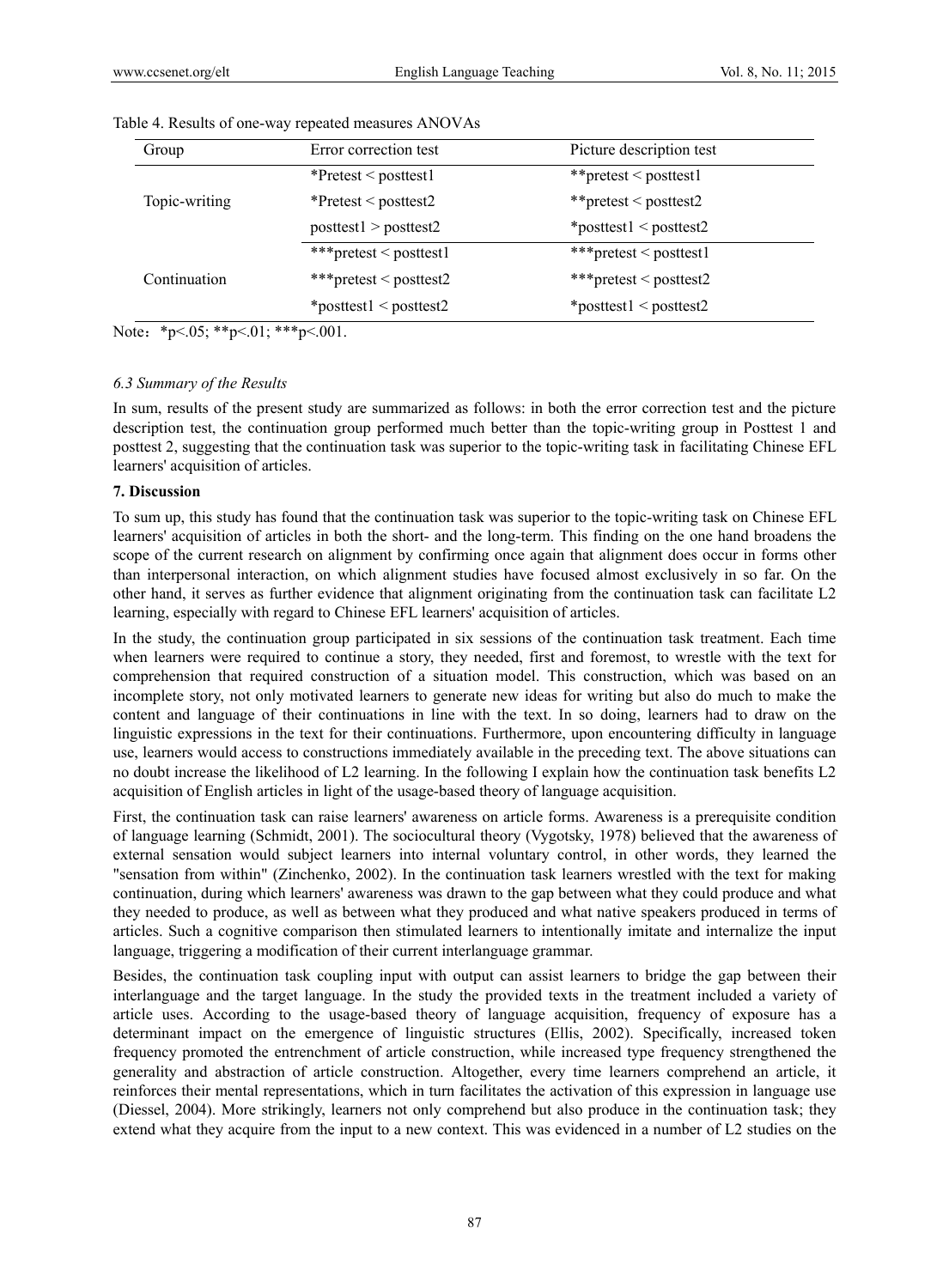continuation task. For example, Wang and Wang (2014) found that most of the unusually frequent expressions and structures in the continuations were those that appeared in the original stories. According to usage-based theory of language acquisition, knowledge of a language is based on knowledge of actual usage and generalizations made over usage events (Goldberg, 2006; Langacker, 1987, 1991; Tomasello, 2003). The typical route of emergence of constructions is from formula, through low-scope pattern, to construction. In the study when Chinese EFL learners used English articles as a formula or as a limited-scope pattern, the continuation task might help them produce that form with new lexical items, which could facilitate the acquisition of more abstract representations.

However, the topic-writing task presents a somewhat different picture. When taking part in this task, no input was available for learners to align with. In such a case, their L1-based knowledge was activated. Consequently, linguistic errors in articles might arise, and the complex use of articles would be avoided in their writing, which may in turn impact their L2 learning. Such an effect is not only significant but also can be sustained over time. Moreover, in the absence of a text, learners would not "notice the gap", hence they would pay less attention on language forms while more attention on content and ideas of their writing. It is generally assumed that learners need to be drawn to linguistic forms so as to be able to make progress in their well-formed L2 use (Ellis, 2005; Norris & Ortega, 2003). Therefore, you would not find it surprising when the continuation group achieved a better control of producing grammatically correct articles in the posttests compared with the topic-writing group.

It should be noted that although the continuation task is superior to the topic-writing task in L2 learning, the topic-writing group did make significant longitudinal gains in terms of their article knowledge. The implication we can get from this finding is that output enjoys great significance in the process of language acquisition. According to the Output Hypothesis (Swain, 2005), output pushes learners to process language more deeply and with more mental effort than is necessary during listening and reading. Therefore, the foreign language classes should increase the chance of learners' output and promote their L2 development.

## **8. Conclusion**

Since Pickering and Garrod (2004), alignment in language use and learning has aroused considerable interest in the field of psycholinguistics and L2 research. The current study took the research one step further, investigating how alignment in the continuation task which couples comprehension with production affected Chinese EFL learners' acquisition of articles. Results showed that the continuation task was superior to the traditional topic-writing task in facilitating L2 learning of articles, suggesting that the intimate coupling of production with comprehension in the task triggered interaction between learners and the text, thus motivating learners to use the linguistic forms immediately available in the preceding text to make the content and language of their continuations in line with the text. This process can no doubt enhance the likelihood of L2 learning. One implication from the current study is that the continuation task is a useful tool for L2 learning. More fine-graded studies are needed to use this task as a means for tapping L2 learning process and its uses in foreign language classes are worth further exploring.

## **Acknowledgements**

This research was supported by a grant from the China National Social Science Foundation (14CYY018).

## **References**

- Atkinson, D. (2011). A sociocognitive approach to second language acquisition: How mind, body and world work together in learning additional languages. In D. Atkinson (Ed.), *Alternative Approaches to Second Language Acquisition* (pp. 143-166). Oxford: Routledge.
- Atkinson, D. (2014). Language learning in mind-body-world: A sociocognitive approach to second language acquisition. *Language Teaching, 47*, 467-483.
- Atkinson, D., Nishino, T., Churchill, E., & Okada, H. (2007). Alignment and interaction in a sociocognitive approach to second language acquisition. *The Modern Language Journal, 91*, 169-188. http://dx.doi.org/10.1111/j.1540-4781.2007.00539.x

Bachman, L., & Palmer, A. S. (2010). *Language assessment in practice*. Oxford: Oxford University Press.

Bitchener, J., Young, S., & Cameron, D. (2005). The effect of different types of corrective feedback on ESL student writing. *Journal of Second Language Writing, 14*, 191-205. http://dx.doi.org/10.1016/j.jslw.2005.08.001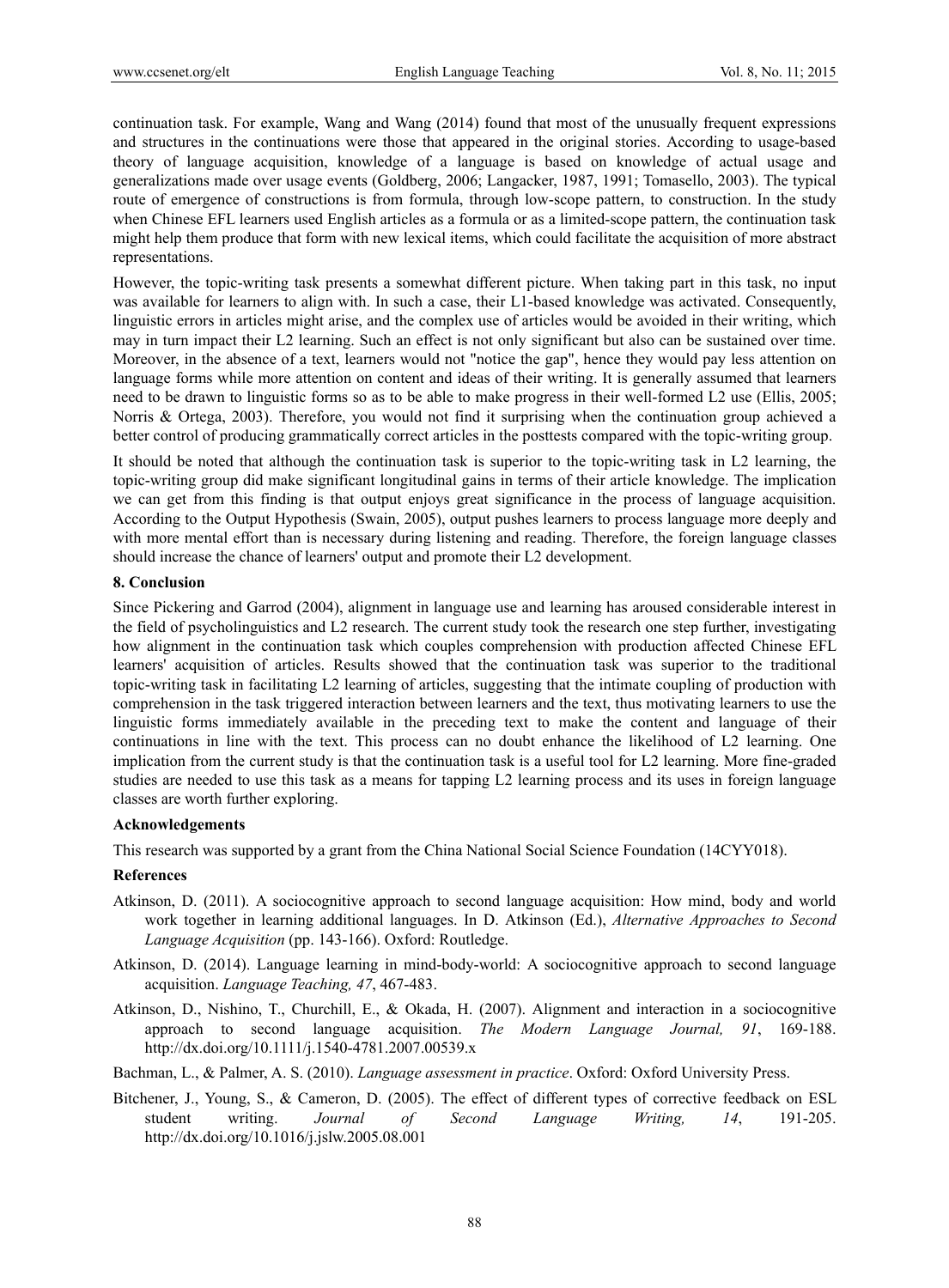- Bock, J. K. (1986). Syntactic persistence in language production. *Cognitive Psychology, 18*, 355-87. http://dx.doi.org/10.1016/0010-0285(86)90004-6
- Butler, Y. G. (2002). Second language learners' theories on the use of English articles: An analysis of the metalinguistic knowledge used by Japanese students in acquiring the English article system. *Studies in Second Language Acquisition, 24*, 451-80. http://dx.doi.org/10.1017/S0272263102003042
- Chartrand, T. L., & Bargh, J. A. (1999). The chameleon effect: The perception-behavior link and social interaction. *Journal of personality and social psychology*, *76*, 893-910. http://dx.doi.org/10.1037/0022-3514.76.6.893
- Chen, J. (2013). What language abilities underlie the performance of continuation task? Unpublished MA thesis, Guangdong University of Foreign Studies.
- Costa, A., Pickering, M. J., & Sorace, A. (2008). Alignment in second language dialogue. *Language and Cognitive Processes, 23*, 528-556. http://dx.doi.org/10.1080/01690960801920545
- Cumming, A., Kantor, R., Baba, K., Erdosy, U., Eoanzoui, K., & James, M. (2005). Differences in writing discourse in independent and integrated prototype tasks for next generation TOEFL. *Assessing Writing, 10*, 5-43.
- Diessel, H. (2004). *The acquisition of complex sentences*. Cambridge: Cambridge University Press.
- Ellis, N. (2005). At the interface: Dynamic interactions of explicit and implicit language knowledge. *Studies in Second Language Acquisition, 27*, 305-352. http://dx.doi.org/10.1017/S027226310505014X
- Ellis, R. (2002). Does form-focused instruction affect the acquisition of implicit knowledge? A review of the research. *Studies in Second Language Acquisition, 24*, 223-236. http://dx.doi.org/10.1017/S0272263102002073
- Ferris, D. R. (2002). *Treatment of error in second language student writing*. Michigan: The University of Michigan Press.
- Ferris, D. R. (2006). Does error feedback help student writers? New evidence on the short- and long-term effects of written error correction. In K. Hyland, & F. Hyland (Eds.), *Perspectives on Response* (pp. 81-104). New York: Cambridge University Press.
- Giles, H., Coupland, N., & Coupland, J. (1991). Accommodation theory: Communication, context, and consequence. In H. Giles, J. Coupland, & N. Coupland (Eds.), *Contexts of Accommodation: Developments in Applied Sociolinguistics* (pp. 1-68). Cambridge, UK: Cambridge University Press.
- Goldberg, A. E. (2006). *Constructions at work: the nature of generalization in language*. Oxford: Oxford University Press.
- Holler, J., & Wilkin, K. (2011). Co-speech gesture mimicry in the process of collaborative referring during face-to-face dialogue. *Journal of Nonverbal Behavior, 35*, 133-153. http://dx.doi.org/10.1007/s10919-011-0105-6
- Hughes, A. (2000). *Testing for language teachers*. Beijing, China: Foreign Language Teaching and Research Press.
- Jiang, L., & Chen, J. (2015). The continuation task: Effects on written accuracy, complexity and fluency. *Modern Foreign Languages*, *38*, 366-375.
- Langacker, R. W. (1987). *Foundations of cognitive grammar: Vol. 1. theoretical prerequisites*. Stanford, CA: Stanford University Press.
- Langacker , R. W. (1991). *Foundations of cognitive grammar Vol. II: Descriptive application*. Stanford: Stanford University Press.
- Levelt, W. J., & Kelter, S. (1982). Surface form and memory in question answering. *Cognitive Psychology, 14*, 78-106. http://dx.doi.org/10.1016/0010-0285(82)90005-6
- Luria, A. R. (1958). Dynamic approach to the mental development of the abnormal child. *Journal of Intellectual Disability Research, 2*, 37-52. http://dx.doi.org/10.1111/j.1365-2788.1958.tb00384.x
- Master, P. (1995). Consciousness raising and article pedagogy. In D. Belcher, & G. Braine (Eds.), *Academic*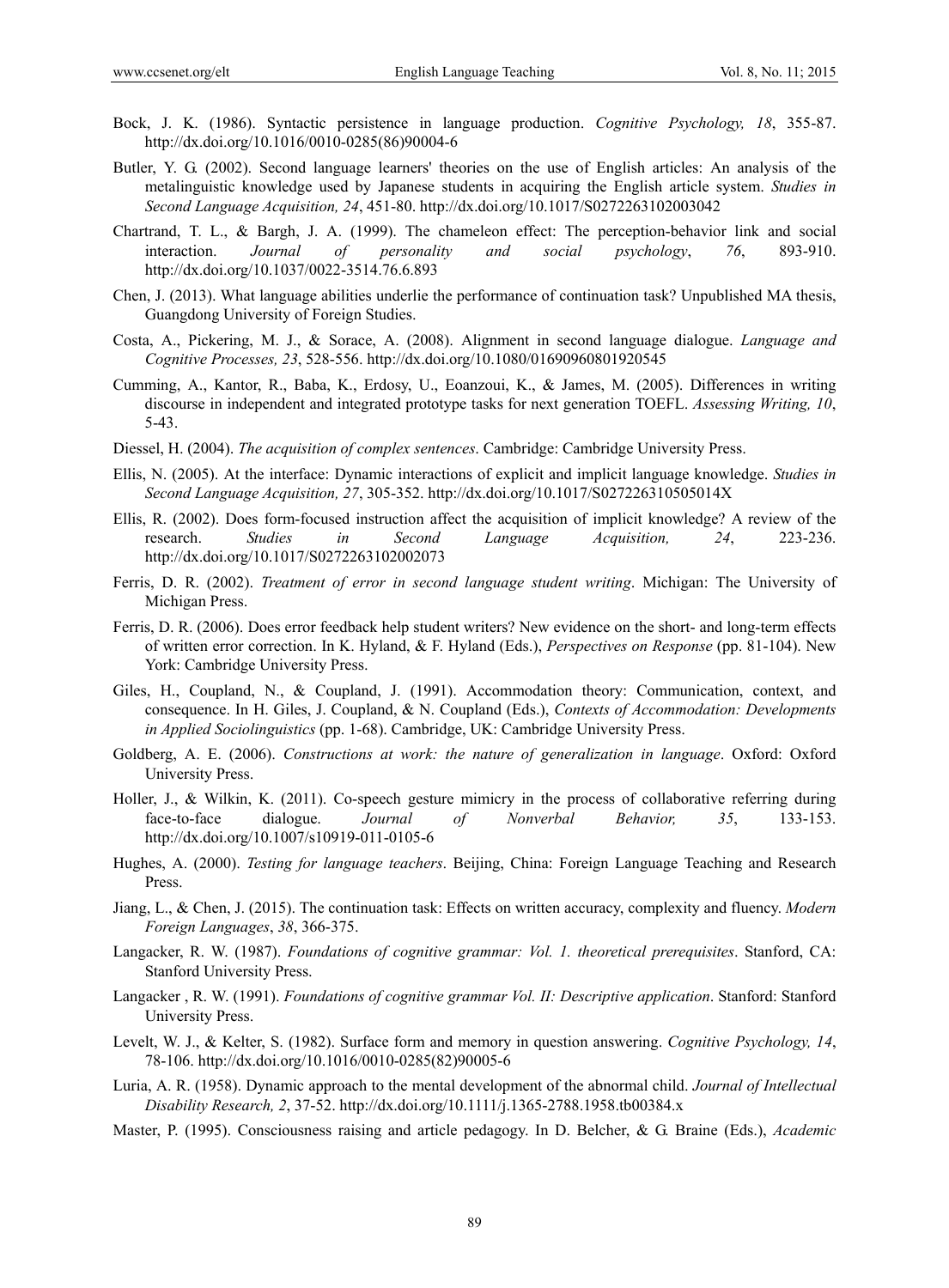*Writing in a Second Language: Essays on Research and Pedagogy* (pp. 183-204). Norwood, NJ: Ablex Publishing Corporation.

- Master, P. (2002). Information structure and English article pedagogy. *System, 30*, 331-348. http://dx.doi.org/10.1016/S0346-251X(02)00018-0
- Nishino, T., & Atkinson, D. (2015). Second language writing as a sociocognitive alignment. *Journal of Second Language Writing, 27*, 37-54. http://dx.doi.org/10.1016/j.jslw.2014.11.002
- Norris, J. M., & Ortega, L. (2003). Defining and measuring SLA. In C. G. Doughty, & M. H. Long (Eds.), *Handbook of Second Language Acquisition* (pp. 717-761). Oxford: Blackwell Publisher.
- Pang, Y. (2014). The effect of peer interaction on alignment in a continuation task. Unpublished MA thesis, Guangdong University of Foreign Studies.
- Pardo, J. S., Gibbons, R., Suppes, A., & Krauss, R. M. (2012). Phonetic convergence in college roommate. *Journal of Phonetics, 40*, 190-197. http://dx.doi.org/10.1016/j.wocn.2011.10.001
- Pica, T. (1991). Foreign language classrooms: Making them research-ready and researchable. In B. Freed (Ed.), *Foreign Language Acquisition Research and the Classroom* (pp. 393-412). Lexington, MA: D.C. Heath.
- Pickering, M. J., & Garrod, S. (2004). Toward a mechanistic psychology of dialogue. *Behavioral and Brain Sciences, 27*, 169-26. http://dx.doi.org/10.1017/S0140525X04000056
- Pickering, M. J., & Garrod, S. (2006). Alignment as the basis for successful communication. *Research on Language and Computation, 4*, 203-28. http://dx.doi.org/10.1007/s11168-006-9004-0
- Robertson, D. (2000). Variability in the use of the English article system by Chinese learners of English. *Second Language Research, 16*, 135-172. http://dx.doi.org/10.1191/026765800672262975
- Roche, J. M., Dale, R., & Caucci, G. M. (2012). Doubling up on double meanings: Pragmatic alignment. *Language and Cognitive Processes*, *27*, 1-24. http://dx.doi.org/10.1080/01690965.2010.509929
- Schmidt, R. (2001). Attention. In P. Robinson (Ed.), *Cognition and Second Language Instruction* (pp. 3-32). New York: Cambridge University Press.
- Schober, M. (1993). Spatial perspective-taking in conversation. *Cognition, 47*, 1-24. http://dx.doi.org/10.1016/0010-0277(93)90060-9
- Shockley, K., Santana, M., & Fowler, C. A. (2003). Mutual interpersonal postural constraints are involved in cooperative conversation. *Journal of Experimental Psychology: Human Perception and Performance, 29*, 326-332. http://dx.doi.org/10.1037/0096-1523.29.2.326
- Swain, M. (2005). The output hypothesis: Theory and research. In E. Hinkel (Ed.), *Handbook of Research in Second Language Teaching and Learning* (pp. 471-484). New Jersey: Lawrence Erlbaum Associates.
- Tomasello, M. (2003). *Constructing a language*. Cambridge, MA: Harvard University Press.
- Van Patten, B. (1996). *Input processing and grammar instruction in second language acquisition*. Norwood, NJ: Ablex.
- Van Patten, B. (2002). Processing instruction: An update. *Language Learning, 52*, 755-803.
- Vygotsky, L. S. (1978). *Mind and society: The development of higher mental processes*. Cambridge, MA: Harvard University.
- Wang, C. M. (2013). What kinds of exercises facilitate L2 learning? *Contemporary Foreign Languages Studies, 2*, 28-31.
- Wang, C. M., & Wang, M. (2014). Effect of alignment on L2 written production. *Applied Linguistics* (online advanced access). http://dx.doi.org/10.1093/applin/amt051
- Xiao, T. (2013). The effect of alignment on L2 writing accuracy. Unpublished MA thesis, Guangdong University of Foreign Studies.
- Xue, H. (2013). Interest-related alignment in L2 story continuation. Unpublished MA thesis, Guangdong University of Foreign Studies.
- Yuan, D. (2013). The effect of task instructions on L2 writing from the perspective of alignment. Unpublished